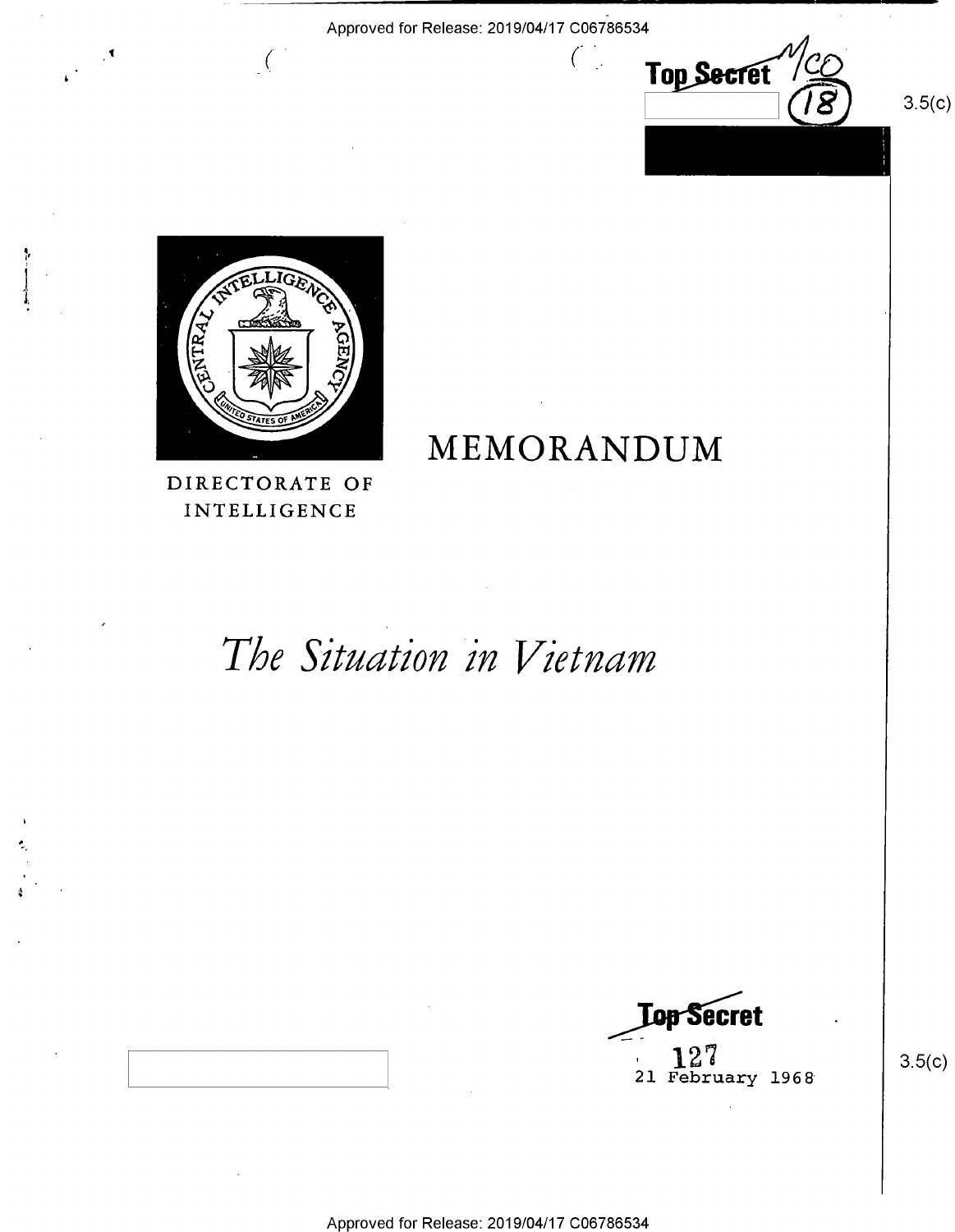<del>TOP SECRET</del> ə.ə(৩*)* Approved for Release: 2019/04/17 C06786534  $\sqrt{ }$  $\overline{\phantom{a}}$ 

Information as of 1600

 $\vert$   $\frac{3.5(6)}{2.5(6)}$ 

21 Februarv 1968 '

HIGHLIGHTS

,

Increased Hanoi interest in the fighting in  $\vert$ <br>Saigon and central III Corps is indicated  $\vert$  3.3(h)(2) \ A prisoner captured in Da Nang details Communist plans for additional attacks in this area. '

I. The Military Situation in South Vietnam:<br>The military situation throughout most of South<br>Vietnam was generally quiet on 20-21 February, but<br>sharp fighting continued near Saigon and in the<br>Hue Citadel (Paras. 1-3). The N high command in Hanoi appears to be taking an<br>active role in controlling the offensive in the<br>Saigon area (Paras. 4-9). New information has been received on enemy plans in the Da Nang<br>area (Paras. 10-16). Communist road construction from the A Shau Valley toward Hue has been stepped up (Paras. 17-21).

II. Political Developments in South Vietnam:<br>Three outspoken opponents of the government and<br>ten other unidentified individuals have been taken<br>into police custody (Paras. l-2). Reaction to the Tet offensive in Ben Tre has been mixed (Paras. 3-5).

III. North Vietnamese Military Developments: North Vietnamese IL-28 bombers stay in Hanoi area except during US air strikes (Para. l).

IV. Other Communist Military Developments: There is nothing of significance to report.

' V. Communist Political Developments: <sup>A</sup>prominent Communist military commander in South Vietnam is now with the North Vietnamese Ministry of Defense (Paras. 1-3).

i TQP-SECRET

 $3.5(c)$  $3.5(c)$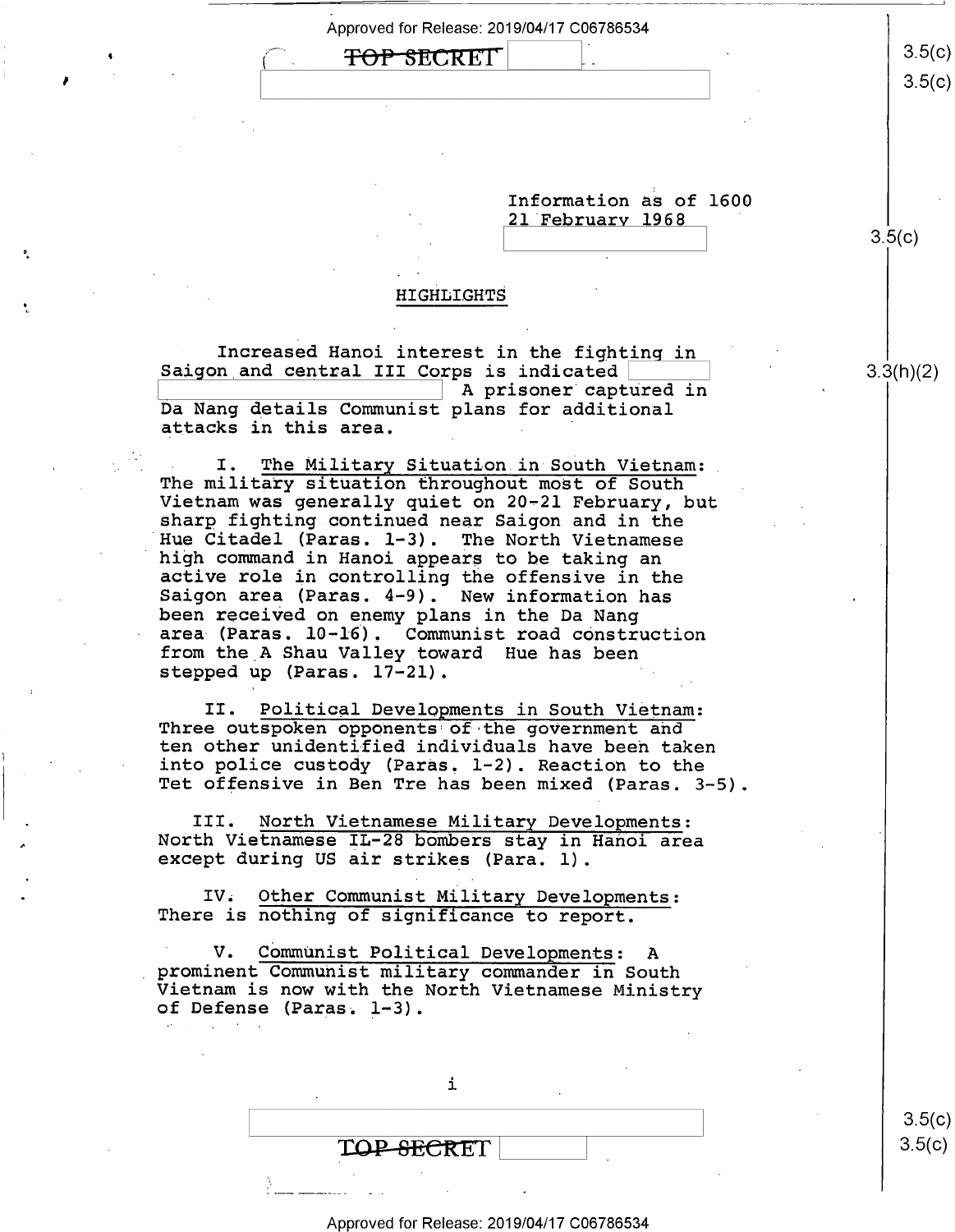## TOP-SECRET

I. THE MILITARY SITUATION IN SOUTH VIETNAM

1. The military situation in most of South<br>Vietnam was quiet on 20-21 February. Sharp<br>skirmishes were reported in the Saigon area, how-<br>ever, as Communist forces continue their harassment there. Although authorities have declared<br>the provincial capitals of Phan Thiet and Da Lat secure, there is growing evidence that enemy troops have been mixing with the population and infiltrating-back into both cities. '

2. No major new Communist action has oc-<br>curred in III or IV Corps, but there have been several small-scale mortar attacks on urban areas and continuing attempts by the Viet Cong to in-<br>terdict vital roads leading to Saigon from the<br>delta provinces.

## Situation in Hue Improving

3. US Marines are reported to have launched<br>a new drive against the Communist force entrenched in a small area of the Citadel. Improved weather<br>conditions have allowed close air support. Results<br>of the current round of fighting have not yet been<br>received. Supply convoys are moving more freely<br>into Hue from Phu Bai a city, has assumed direct control over many recon-<br>struction tasks.

### Hanoi Control Over Saigon Area Offensive

4. Enemy communications activity over the<br>past several weeks reflects the greatly increased<br>emphasis which the Communists are placing on their<br>military operations in the Saigon area. The North<br>Vietnamese Army high command these operations. \_

21 February 1968

| T — 1      |  |  |        |
|------------|--|--|--------|
|            |  |  |        |
| TOP-SECRET |  |  | 8.5(c) |
|            |  |  |        |

 $3.5(c)$ 

#### Approved for Release: 2019/04/17 C06786534

 $\vert$   $\sim$   $\vert$   $\sim$   $\vert$   $\sim$   $\vert$   $\sim$   $\sim$   $\vert$   $\sim$   $\sim$   $\vert$   $\sim$   $\sim$   $\vert$   $\sim$   $\sim$   $\vert$   $\sim$   $\sim$   $\vert$   $\sim$   $\sim$   $\vert$   $\sim$   $\sim$   $\vert$   $\sim$   $\sim$   $\vert$   $\sim$   $\sim$   $\vert$   $\sim$   $\sim$   $\vert$   $\sim$   $\sim$   $\vert$   $\sim$   $\sim$   $\vert$   $\sim$   $3.5(c)$  $3.5(c)$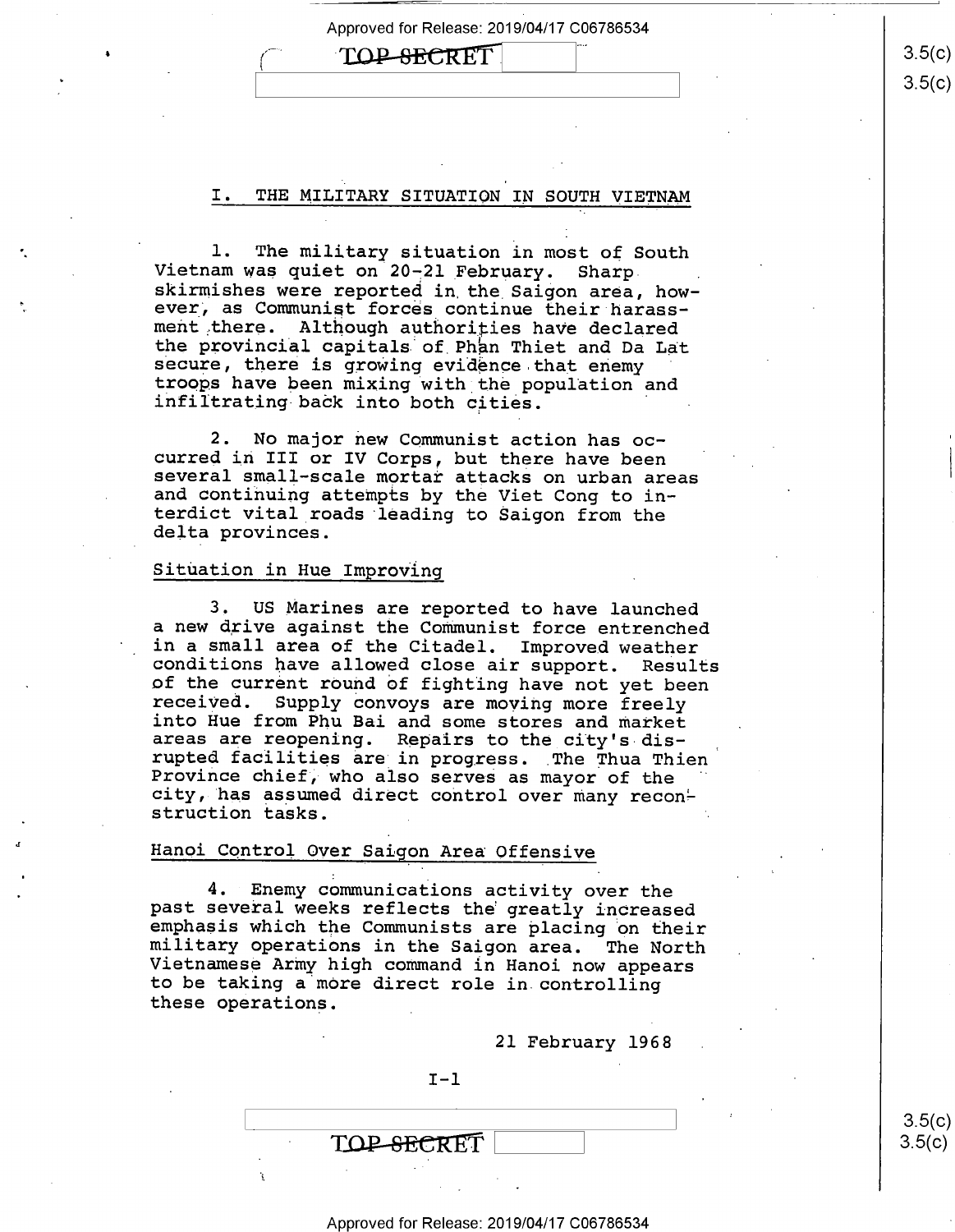# $\begin{array}{|c|c|c|c|}\n\hline\n\textbf{7}\Theta\textbf{P}-\textbf{S}\textbf{EC}\textbf{RET} & & & 3.5(c)\n\hline\n3.5(c) & & & 3.5(c)\n\hline\n\end{array}$

5. Documents captured in late 1967 indicated that Military Region 4--the Communists headquarters expanded authority over the countryside surrounding<br>the capital. During the same period the headquarters<br>is believed to have established regular communications. schedules with the Viet Cong 9th and North Vietnam-<br>ese 7th divisions, which at that time were in their<br>normal operating areas along the Cambodian border.

6. Early this year the headquarters tried to<br>contact the Viet Cong 5th Division northwest of<br>Saigon. Finally, a radio station believed to serve<br>the headquarters has been noted in almost daily<br>contact with Hanoi but no comm

7. The changes suggest that Hanoi may have<br>assumed greater control over the current offensive<br>in the Saigon area and central III Corps and may<br>be charting military strategy in this area. The<br>extent to which this developmen

#### Current Deployments

-

8. The enemy's 7th, 9th, and 5th divisions<br>are currently spread in an arc from the northwest<br>to the northeast of Saigon. Elements of these<br>units could resume attacks against US bases in<br>central III Corps or against Saigon

21 February 1968

 $I-2$ 

TOP-SECRET

 $3.5(c)$ 

 $3.5(c)$ 

 $\frac{1}{\sqrt{1-\frac{1}{\sqrt{1-\frac{1}{\sqrt{1-\frac{1}{\sqrt{1-\frac{1}{\sqrt{1-\frac{1}{\sqrt{1-\frac{1}{\sqrt{1-\frac{1}{\sqrt{1-\frac{1}{\sqrt{1-\frac{1}{\sqrt{1-\frac{1}{\sqrt{1-\frac{1}{\sqrt{1-\frac{1}{\sqrt{1-\frac{1}{\sqrt{1-\frac{1}{\sqrt{1-\frac{1}{\sqrt{1-\frac{1}{\sqrt{1-\frac{1}{\sqrt{1-\frac{1}{\sqrt{1-\frac{1}{\sqrt{1-\frac{1}{\sqrt{1-\frac{1}{\sqrt{1-\frac{1}{\sqrt{1-\frac{1}{\sqrt{1-\frac{1$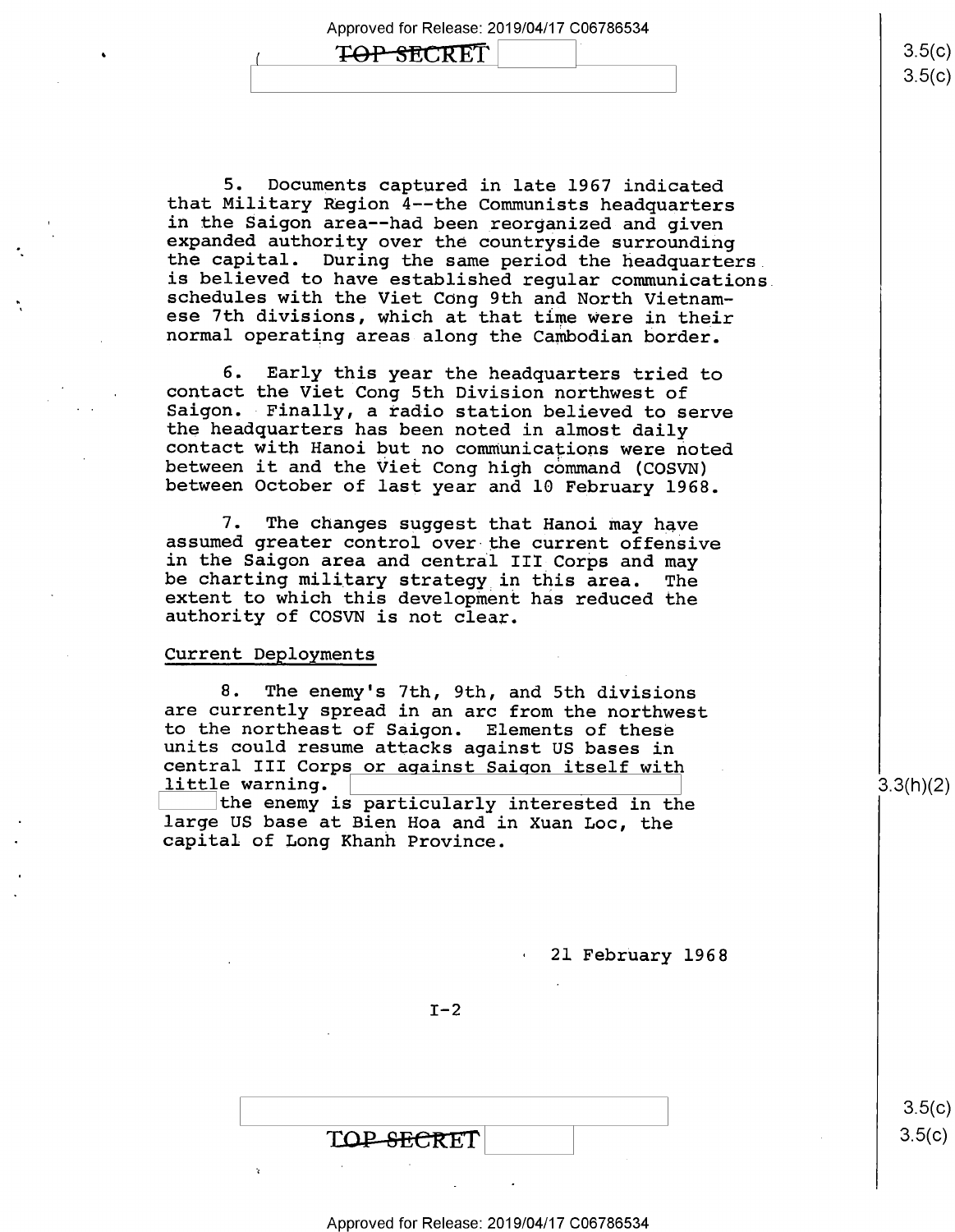## TOP SECRET

9. The most recent actions in the Saigon area in-<br>clude a reported outbreak of fighting on 21 February<br>near the Phu Tho race track on the western outskirts<br>and at a point five miles northeast of the capital.<br>Over 120 Commu shot down.

## Communist Operations\_in the Da Nang Area

10. Detailed information on the organization and<br>plans of the Communist military and political apparatus<br>responsible for operations in the Da Nang - Hoi An area<br>has been gleaned from the interrogation of the rela-<br>tively h

11. The captive, who claimed the rank of Captain<br>along with membership on the "Military Committee" of<br>the Viet Cong Da Nang Second Precinct, stated that the<br>Communists during November and December 1967 estab-<br>lished the so

12. According to the prisoner, the creation of<br>the "Quang Da - Da Nang Special Zone" was in direct<br>response to the "large and modern character" of South<br>Vietnamese and allied forces in the area, including<br>the extensive ins

13. The "Quang Da - Da Nang Special Zone" re-<br>portedly has both a headquarters base command staff,<br>located at Que-Son Mountain in Duy Xuyen district--and a mobile staff of approximately 20 officers who oper-<br>ate in the districts of Duy Xuyen, Dai Loc, and Go Noi. One special mobile company, composed of some 40<br>personnel between the ages of 16 and 17, has allegedly<br>been deployed within Da Nang city for the "general<br>offensive." The company's special mission includes the<br>destruct

 $I - 3$ 

T<del>OP SEC</del>RET

\ \

2l February 1968

 $3.5(c)$  $3.5(c)$ 

#### Approved for Release: 2019/04/17 C06786534

 $\frac{1}{1}$   $\frac{3.5(0)}{0.5}$  $\sqrt{ }$  $3.5(c)$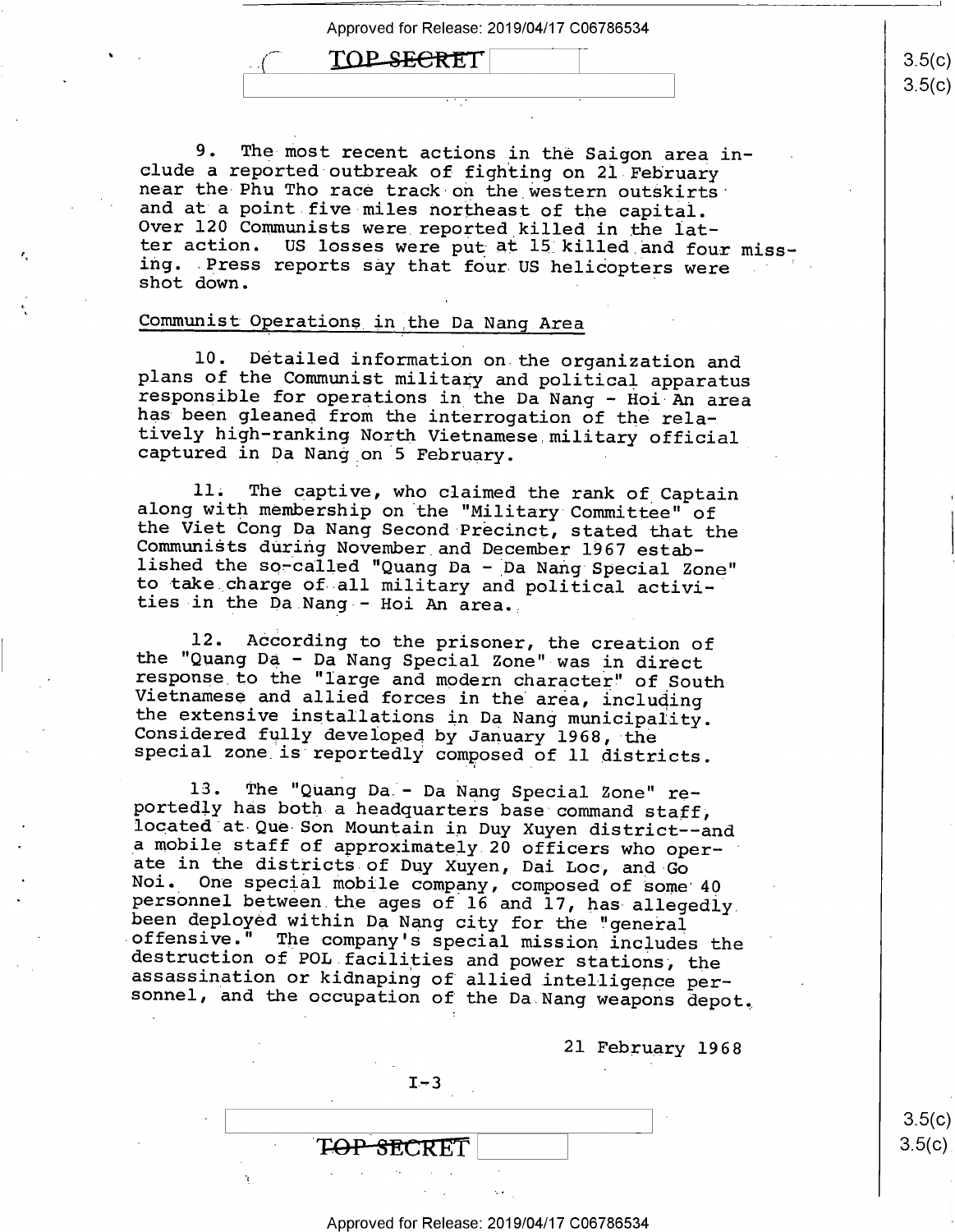. The state of the state of the state of the state of the state of the state of the state of the state of the state of the state of the state of the state of the state of the state of the state of the state of the state o

C'

## TOP-SECRET

14. The captive further claimed that he was to have assumed command of the Da Nang city "Com— bined Operational Section" which would proselyteboth South Vietnamese military and civilian personnel within the municipality.

15, Among the major forces cited by the prisoner' as available for commitment to the general offensive against the Da Nang - Hoi An area were the<br>31st Regiment/341st North Vietnamese Army Division, two "rocket" regiments (probably the 68th and 368 "B" Artillery Regiments), two Viet Cong sapper battalions, and two\_provincial mobile battalions. Should the Communists conduct a major ground offensive in this area, all three regiments of the 2nd Division probably would be available as reinforcements.

16. The possibility of significant enemy attacks in the Da Nang — Hoi An area, raised by the prisoner, is supported to some extent by  $3.3(h)(2)$ <br>indications of  $\frac{1}{\sqrt{55}}$  indications of offensive readiness by enemy troops in the area.

## Enemy Road Building in Thua Thien Province

17. Communist road construction eastward from . the A Shau Valley area of western Thua Thien has been proceeding with increased intensity lately, with the enemy apparently trying to get in a better position to conduct sustained offensive operations in-South-Vietnam's two northernmost provinces.

#### 18.

' -'

**I** . The second contract the second contract of the second contract of the second contract of the second contract of

 $\frac{3.3(1)(2)}{2}$ extensive road construction, with at least four miles of new road completed, in an easterly direction from

. 21 February 1968

 $I-4$ 

' i TOP SECRET

3.3(h)(2)

 $3.5(c)$ 

 $3.5(c)$ 

3.5(c)  $3.5(c)$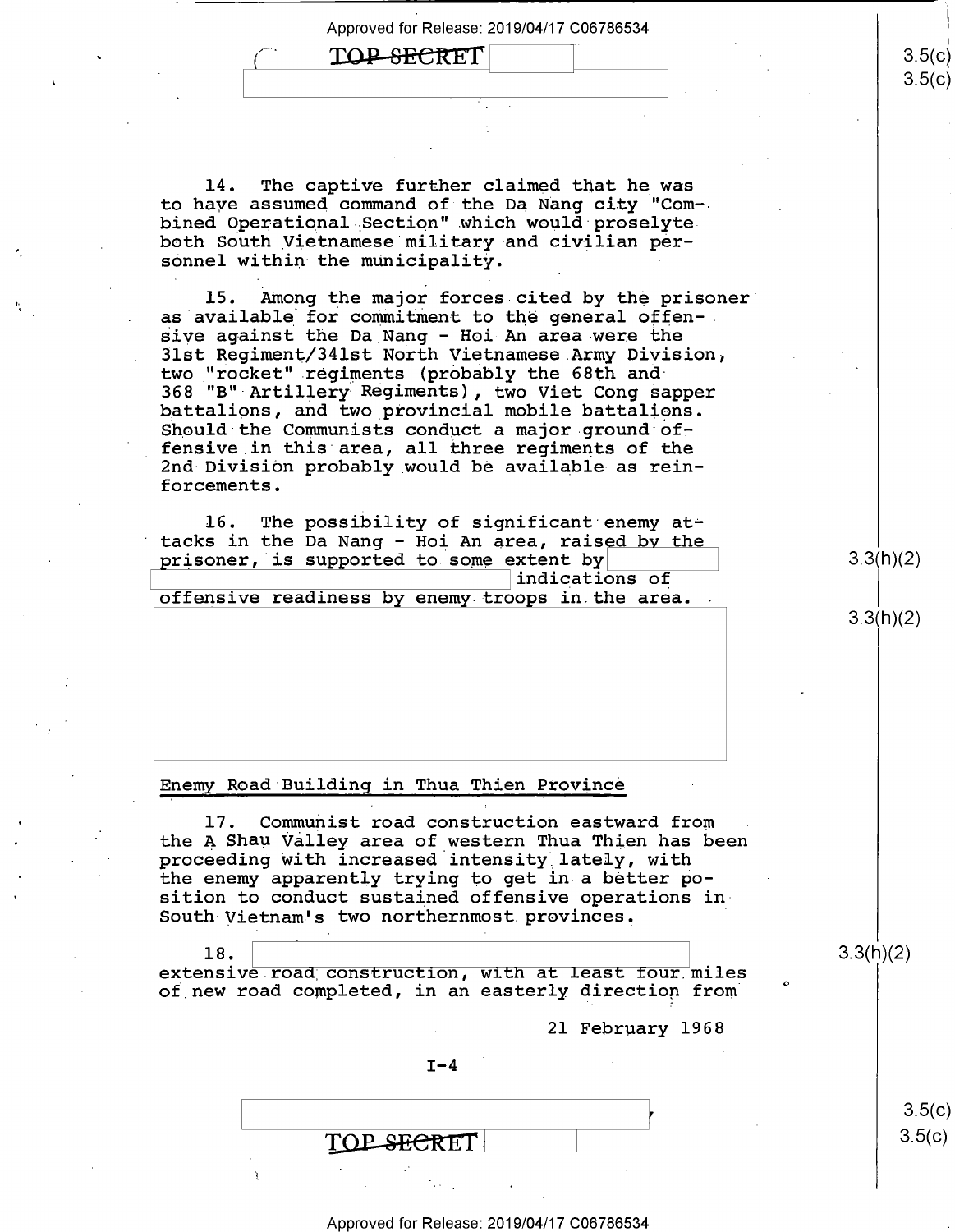Approved for Release: 2019/04/17 C06786534  $3.5(c)$ TOP-SECRET  $3.5(c)$ -the A Shau Valley. This new road may well link with" a road to the coastal lowlands and to the city of Hue. 3.3(h)(2) e  $\frac{1}{\text{cosh} \cdot \text{cosh}}$  of a supply route from the valley to-Hue= is "nearing completion." \ \ 3IflhX2) E::::::::::%:::]a North Vietnamese.battalion was to . try to send artillery down the road on the night of-25 February, possibly pulled by motor vehicles. 19 .  $3.3(h)(2)$  $\begin{tabular}{|l|l|} \hline & all three airfields in the A Shaw Valley are unusable. \hline \end{tabular}$ are unusable. <br>
has constructed bunkers on one of the runways, using steel runway planking to help build the bunkers and side roads. The use of sections of the runways for construction purposes suggests that the Communists do not intend to use the airfields to land aircraft; however, they could be used as drop zones for supplies or men. Further Infiltration 20. During the past week, analysis  $\begin{array}{|l|l|} \hline 20. & \text{During the past week, analysis} \hline & \text{has revealed another significant} \hline \end{array}$ move of North Vietnamese regulars to South Vietnam<br>is under way. Radio terminals in Laos associated<br>with North Vietnamese infiltration activities are<br>again active. One terminal has been pinpointed just<br>12 miles due west of 21. It is becoming increasingly clear that<br>current Communist plans call for attempts to sustain<br>and increase military pressure in the northern coastal<br>areas, possibly including the city of Hue. Many Commu-<br>nist prisoners a 21 February 1968  $I - 5$  $3.5(c)$  $\qquad \qquad$   $\qquad \qquad$   $\qquad \qquad$   $\qquad \qquad$   $\qquad \qquad$   $\qquad \qquad$   $\qquad \qquad$   $\qquad \qquad$   $\qquad \qquad$   $\qquad \qquad$   $\qquad \qquad$   $\qquad \qquad$   $\qquad \qquad$   $\qquad \qquad$   $\qquad \qquad$   $\qquad \qquad$   $\qquad \qquad$   $\qquad \qquad$   $\qquad \qquad$   $\qquad \qquad$   $\qquad \qquad$   $\qquad \qquad$   $\qquad \qquad$   $\qquad \qquad$   $\qquad \$  $3.5(c)$ TOP SECRET I

t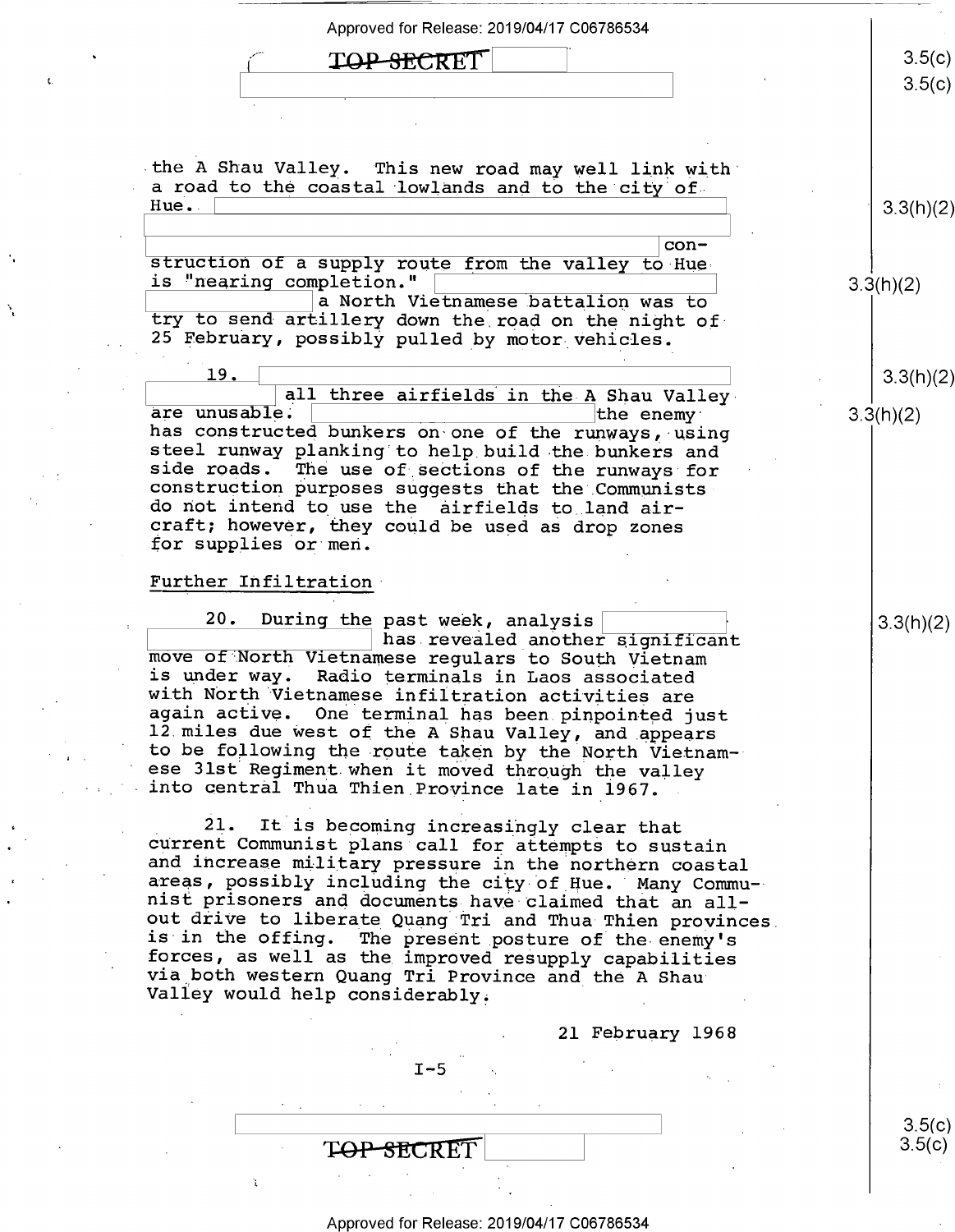|                 | Approved for Release: 2019/04/17 C06786534                                                                                                                                                                                                                                                                                                                                                                                      |                  |
|-----------------|---------------------------------------------------------------------------------------------------------------------------------------------------------------------------------------------------------------------------------------------------------------------------------------------------------------------------------------------------------------------------------------------------------------------------------|------------------|
|                 | T <del>OP SEC</del> RET                                                                                                                                                                                                                                                                                                                                                                                                         | 3.5(c)           |
|                 |                                                                                                                                                                                                                                                                                                                                                                                                                                 | 3.5(c)           |
|                 |                                                                                                                                                                                                                                                                                                                                                                                                                                 |                  |
|                 |                                                                                                                                                                                                                                                                                                                                                                                                                                 |                  |
| II.             | POLITICAL DEVELOPMENTS IN SOUTH VIETNAM                                                                                                                                                                                                                                                                                                                                                                                         |                  |
| $\mathbf{1}$ .  | The National Police took militant Buddhist<br>Thich Tri Quang and oppositionists Truong Dinh Dzu<br>and Au Truong Thanh into custody on 20 February.<br>According to a senior Vietnamese security official,<br>the cabinet decided on that day to "invite" 20 per-<br>sons, including these three men, to accept "pro-<br>tective custody" because the police allegedly had<br>information that they were to be kidnaped by the |                  |
|                 | Viet Cong and forced to support a coalition govern-<br>ment. Thirteen of the 20 are now in custody, ac-<br>cording to this official, but he did not name the                                                                                                                                                                                                                                                                    |                  |
| others.         |                                                                                                                                                                                                                                                                                                                                                                                                                                 |                  |
|                 |                                                                                                                                                                                                                                                                                                                                                                                                                                 | 3.3(h)(2)        |
|                 |                                                                                                                                                                                                                                                                                                                                                                                                                                 |                  |
|                 |                                                                                                                                                                                                                                                                                                                                                                                                                                 |                  |
|                 |                                                                                                                                                                                                                                                                                                                                                                                                                                 |                  |
|                 |                                                                                                                                                                                                                                                                                                                                                                                                                                 |                  |
|                 |                                                                                                                                                                                                                                                                                                                                                                                                                                 |                  |
|                 |                                                                                                                                                                                                                                                                                                                                                                                                                                 |                  |
|                 |                                                                                                                                                                                                                                                                                                                                                                                                                                 |                  |
|                 |                                                                                                                                                                                                                                                                                                                                                                                                                                 |                  |
|                 | Situation in Ben Tre                                                                                                                                                                                                                                                                                                                                                                                                            |                  |
| 3.<br>Province, | in Ben Tre, Kien Hoa<br>the Tet attack has reduced<br>the people's confidence in the government's ability<br>to protect them. Even strong government supporters<br>have been affected. Many of the refugees are<br>critical of the Viet Cong for violating Tet and<br>for having wrought such destruction.<br>There is also                                                                                                     | 3.3(h)(2)        |
| measures.       | some criticism of the US and for its strong counter-                                                                                                                                                                                                                                                                                                                                                                            |                  |
|                 | 21 February 1968<br>$I - 1$                                                                                                                                                                                                                                                                                                                                                                                                     |                  |
|                 |                                                                                                                                                                                                                                                                                                                                                                                                                                 | 3.5(c)<br>3.5(c) |
|                 | ' <del>FOP SECRE</del> T                                                                                                                                                                                                                                                                                                                                                                                                        |                  |

 $\hat{\mathcal{L}}$ 

 $\frac{p}{\epsilon}$ 

 $\frac{\mathbf{v}^{\mathrm{d}}}{\mathbf{b}}$ 

 $\bar{\alpha}$  $\bar{\mathcal{A}}$ 

 $\ddot{\phantom{0}}$ 

 $\mathcal{A}^{\mathcal{A}}$ 

 $\sim$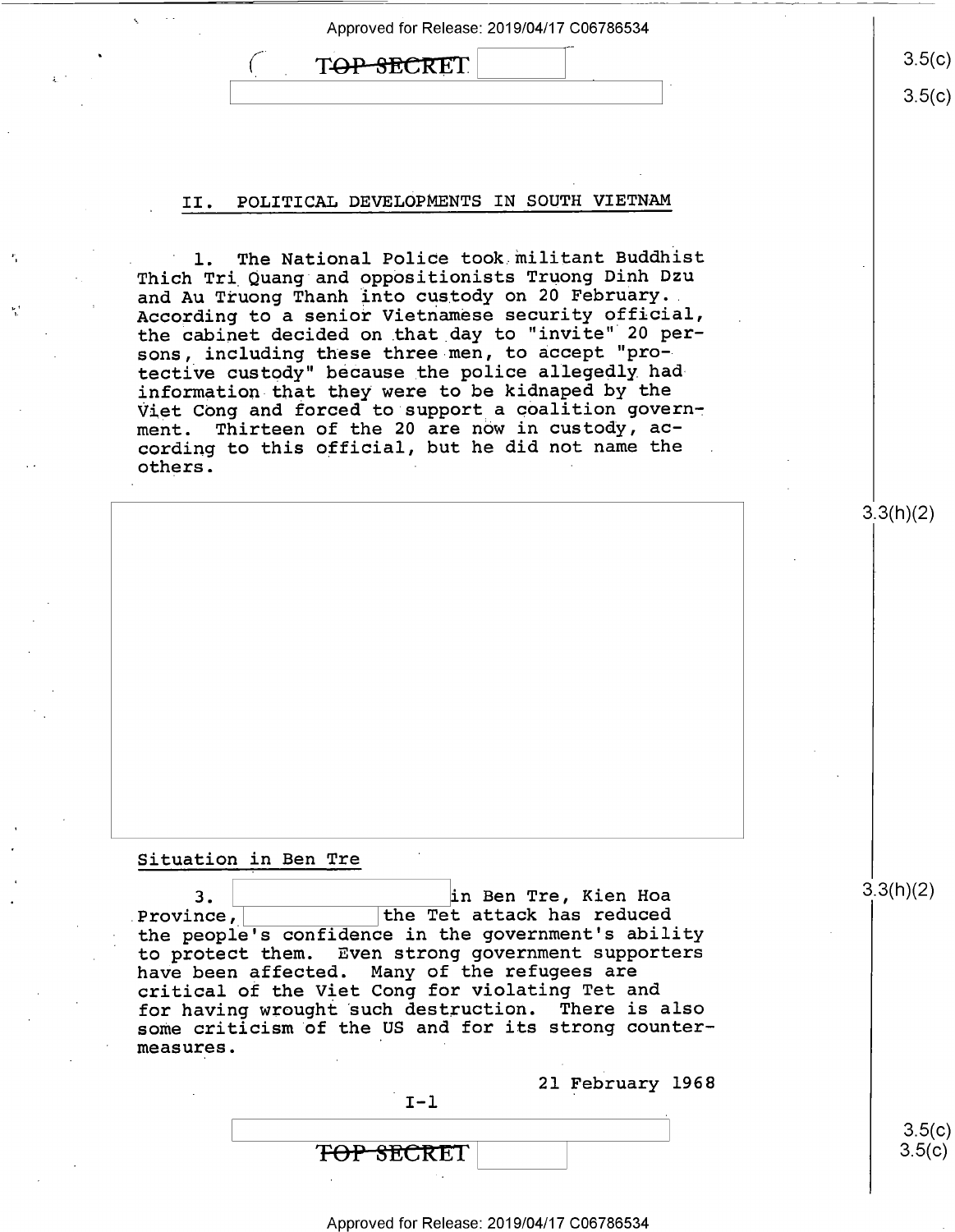$\text{TOP}$  secrets  $\vert$  3.5(c)

4. The South Vietnamese Army acquitted itself well during the attack,  $\frac{1}{\sqrt{3.3(h)(2)}}$ 

but its image has been hurt because of<br>uent penchant for looting. Opinion apa subsequent penchant for looting. parently varies as to the performance of the province chief, Lt, Colonel Huynh-Van Du, during the attack, but in general he seems to have done a creditable job. Other provincial officials, however, have proved ineffective in providing relief services for the people, leaving the brunt of the work to religious organizations, volunteer groups, and American officials.

5. There are approximately 18,000 refugees in Ben Tre. As many as ha1f.of these probably. will soon be able to return to their homes. Some 2,500 structures were destroyed in Ben Tre, about 30 percent of the city. Prices and availability of.food'posed problems just after the attack, but food is now plentiful and prices are expected to go down, since food normally sold to Saigon is now being sold locally.

21 February 1968

 $II-2$ 

\ \

 $T\Theta P - SECRET$  s.5(c)

 $3.5(c)$ 

 $\vert$  s.5(C)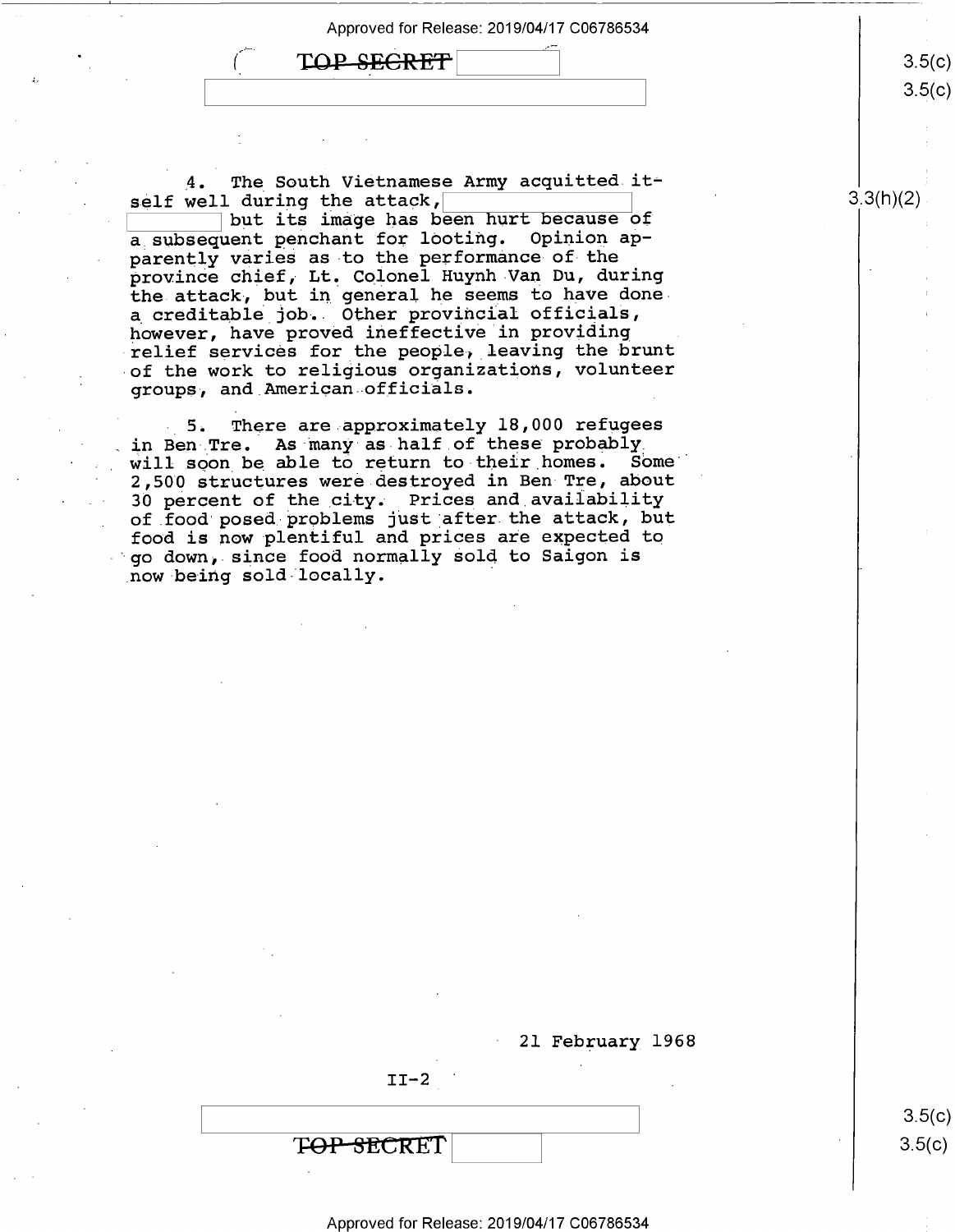| $\cdots$ | Approved for Release: 2019/04/17 C06786534 |  |
|----------|--------------------------------------------|--|

\ \ 3.5 /\/\ O0 \/\/

## $TOP-SECTION$

### III. MILITARY DEVELOPMENTS IN NORTH VIETNAM

l. The North Vietnamese IL-28 bombers which returned from China on l8 February are confining their activity to evading US aircraft. It is not<br>clear clear  $\vert$  whether the  $\vert$  3.3(h)(2)  $\vert$  3.3(h)(2) IL-28s are based at Phuc Yen or Hanoi/Gia Lam airfields, but the threat of US air strikes apparently caused IL-28 flights from the Hanoi area toward the China border on l9 and 21 February.

2. The two North Vietnamese fighter aircraft noted conducting unusual, low-level test flights on 15 February have been identified as MIG-17s on the basis of further analysis  $\vert$  (3.3(h)(2)

The high speeds at which the flights were conducted, the seeming unfamiliarity with the aircraft on the part of the pilots and North Vietnam's apparent new interest in offensive air operations had prompted speculation that a new ground attack aircraft, such as the SU-7, could be involved.

 $3 \,$ 3.  $\begin{array}{|l|l|} \hline \text{3.3(h)}(2) & \text{1ndicates, however,} \end{array}$  3.3(h)(2) of the MIG-l7 and that they were flown by known MIG—l7 pilots. No mention was made of-braking parachutes which high-performance aircraft like the MIG—2l or SU-7 normally use when landing. The sighting by US pilots of an unidentified type of supersonic jet interceptor south of Hanoi on 9 February, however, is still unexplained. '

21 February 1968

III—l

 $\overline{\phantom{a}}$  . The contract of the contract of the contract of the contract of the contract of the contract of the contract of the contract of the contract of the contract of the contract of the contract of the contract of  $\text{TOP-SECRET}$   $3.5(c)$ 

Approved for Release: 2019/04/17 C06786534

 $3.5(c)$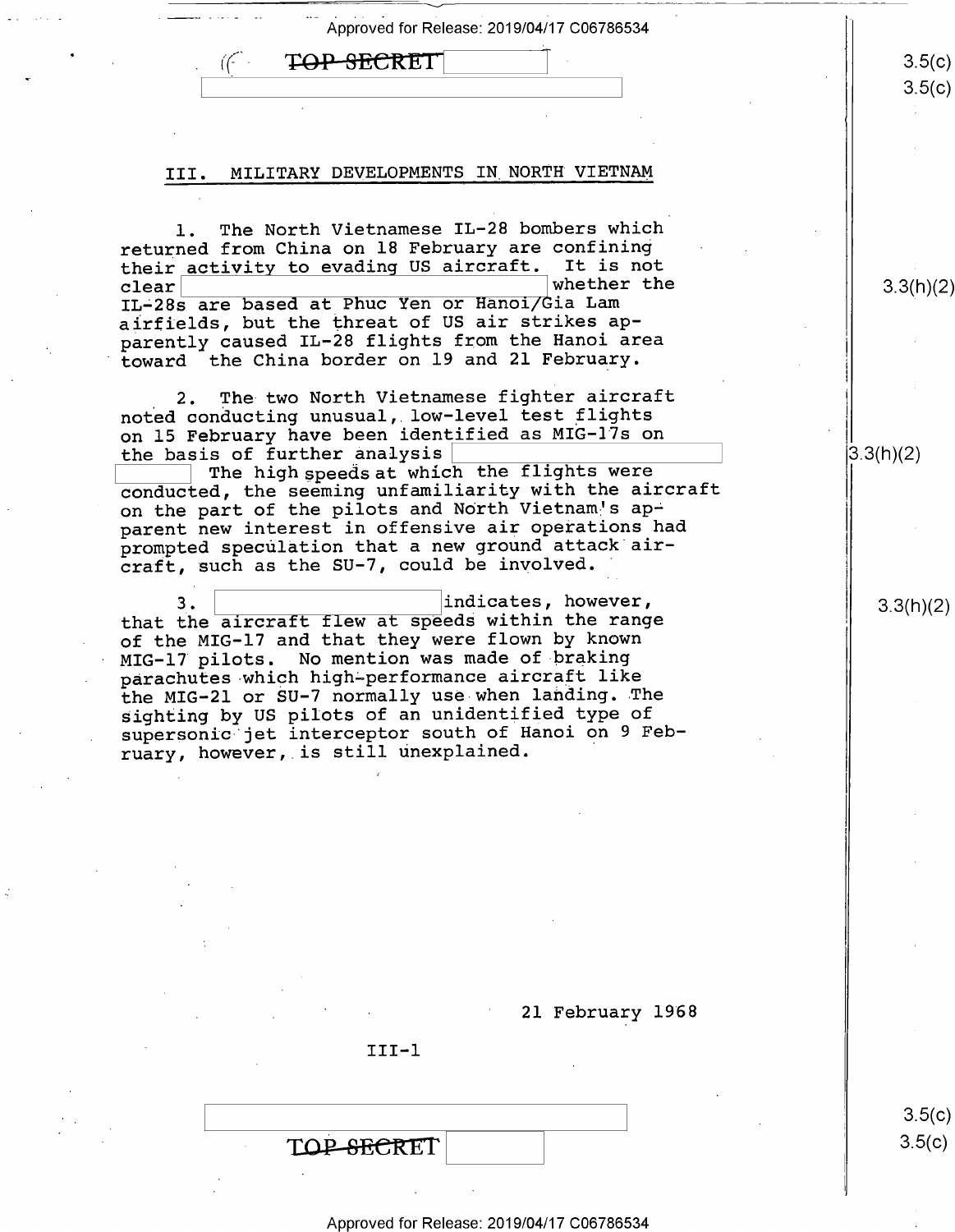## **TOP-SECRET**

 $\left($ 

#### V. CQMMUNIST POLITICAL DEVELOPMENTS

1. A North Vietnamese broadcast indicates that a major general with a long background in South Vietnamese military affairs has been promoted to a Defense Ministry job in Hanoi, presumably after giving up his former responsibilities in the South.

2. The broadcast says that Major General Nguyen Don, identified as'a vice minister of national defense and an alternate member of the central committee, is in Moscow heading up a North Vietnamese delegation to the celebration of Soviet<br>Army day. Don has been identified for years by prisoners and captured documents as a leading figure in the Viet Cong military command structure in South Vietnam. In the early 1960s he became commander of Viet Cong Military Region 5 which covers most of the northern half of South Vietnam. prisoner captured a year ago claimed that Don had been demoted to deputy commander of the region in<br>mid-1966, but there is no confirmation. Informamid-1966, but there is no confirmation. tion on his activities in the past year or so is lacking.

3. General.Don's move to the Defense Ministry may be a routine personnel shift for a man with many years of active duty in the South. His trip to Moscow and his new position indicate he is in good standing, and it seems likely that he will continue to play an important role in his new job. It is possible that he was shifted to the Defense Ministry in order to give the Hanoi high command the benefit of his specialized knowledge of the situation in the northern half of South Vietnam, an area where the Communists now seem to be focusing

21 February 1968

 $V-1$ 

TOP-SECRET

 $3.5(c)$ <br> $3.5(c)$ 

Approved for Release: 2019/04/17 C06786534

 $3.5(c)$  $3.5(c)$